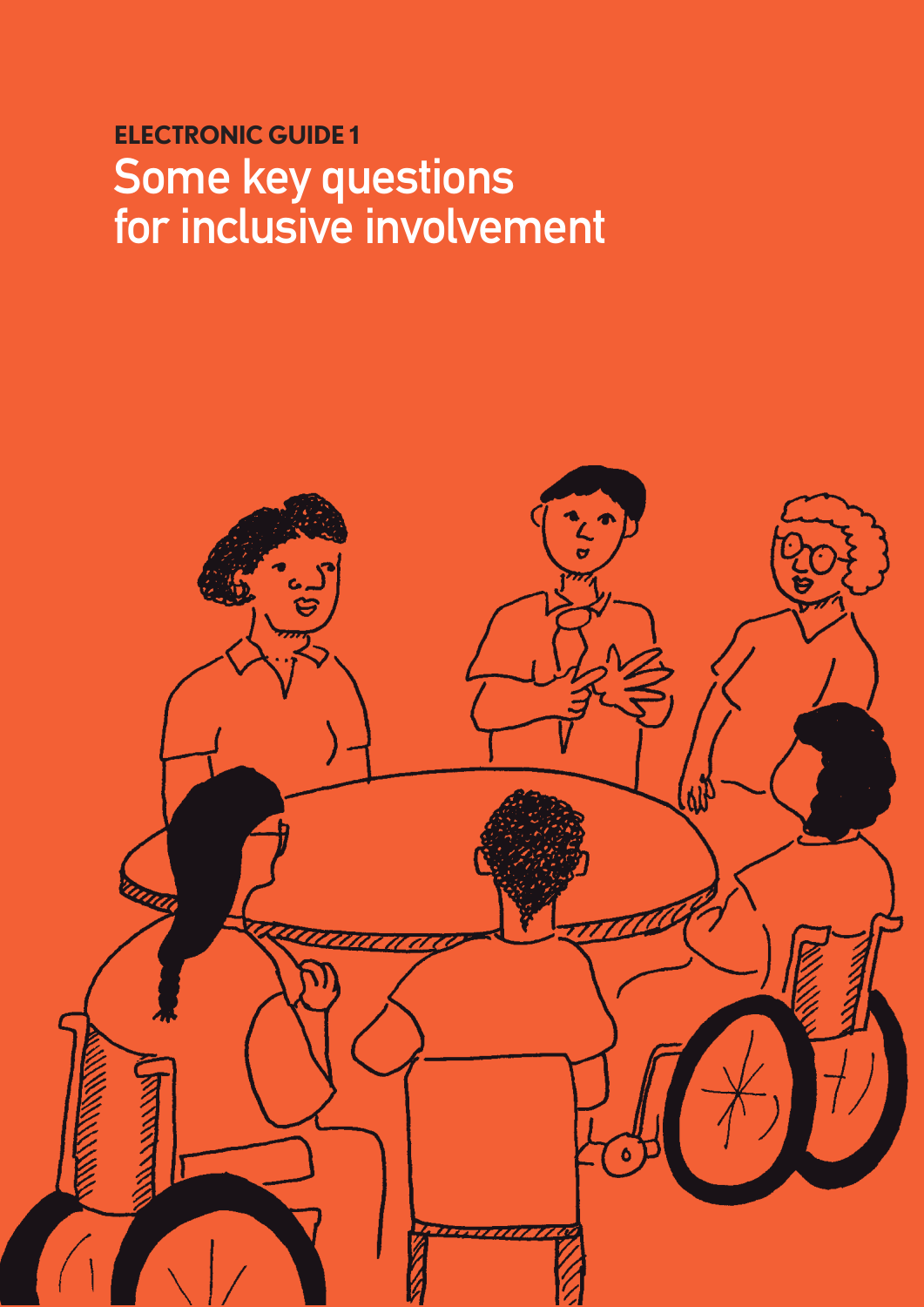## What is the purpose of this involvement?

If a clear purpose has not been identified, then ask yourself why you are doing it.

Check if agreement can be reached about what its purpose should be. If not, then reconsider going ahead with it.

## What change can happen as a result of this involvement?

If the answer to this question is 'we haven't thought about that' then:

- think very carefully about **why** you are holding this event.
- consider shifting the focus of the event so that there is a chance of positive change

#### Have you the resources to carry it out in line with good practice?

Have you checked out good practice guides? Are you able to meet the standards they suggest? If not what can you do to get as close to them as possible?

If you still can't answer the question positively, then:

- Get expert guidance. Many service user controlled organisations are very experienced and skilled in accurately costing a user involvement activities.
- It is always advisable to have less service users involved than skimping on access requirements.
- Positively make the case for a larger budget or reconsider your plans.

## Have you allowed enough time?

Time is a key access issue. If the answer to this question is 'We don't know', then:

Get expert guidance from experienced service users and their organisations.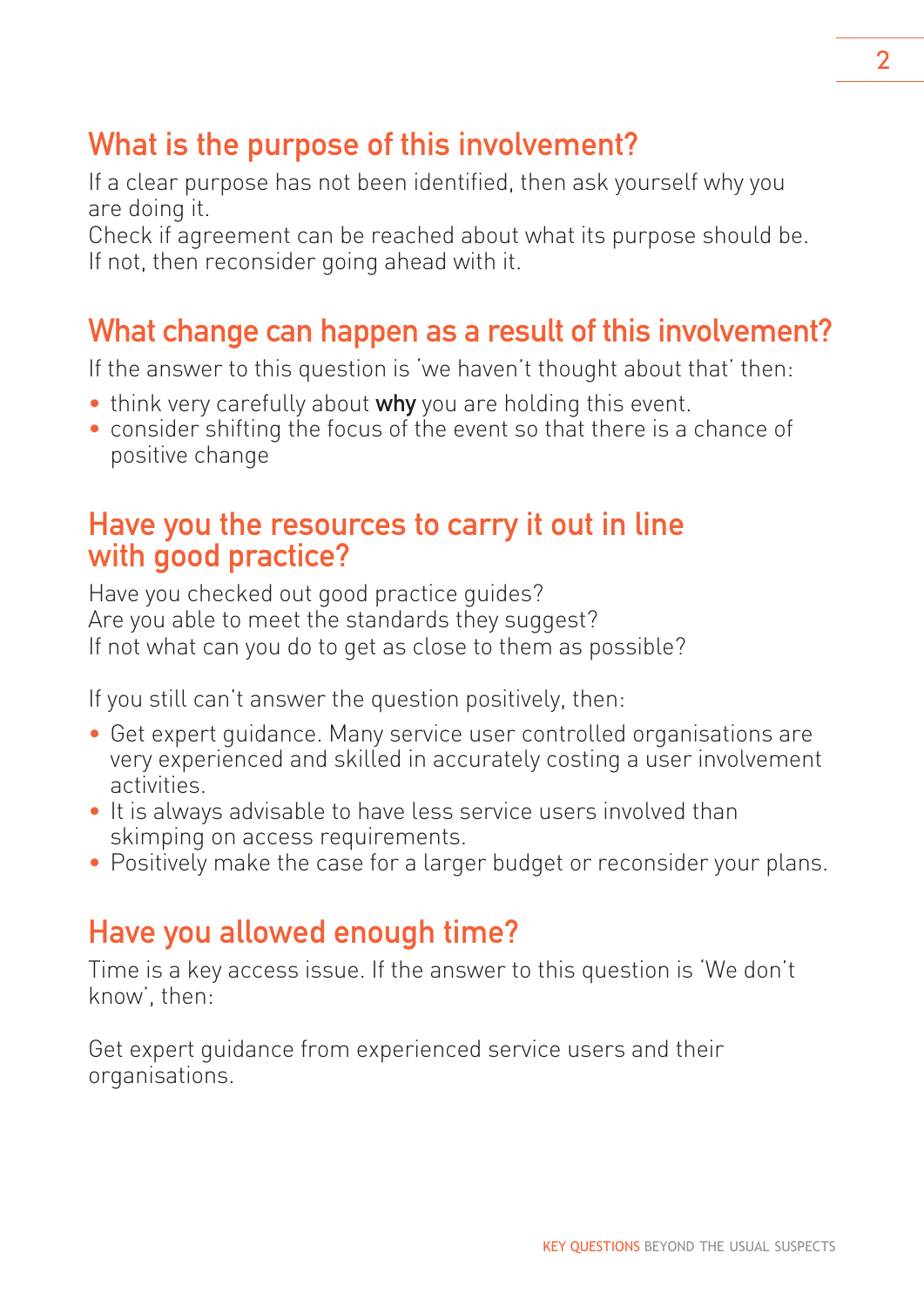Time is essential for many reasons, to:

- identify who you want to involve
- find suitable, accessible venues or meeting places.
- find and book support workers like palantypists, British Sign Language (BSL) and other interpreters
- find out what additional access requirements participants might have, which could include helping with travel arrangements and accessible overnight accommodation
- by-pass any 'gate keepers'. Gate keepers are people who, for a variety of different reasons, consciously or unconsciously, make it difficult to get in touch directly with service users. They emerged in our project as a real barrier to involvement for a range of different service users. They may be for example, care staff, managers, or family members and they can help or stop people doing things.
- negotiate with 'community leaders', professionals' or 'representatives' to reach specific groups of service users. Involving community leaders or representatives is not the same as involving these specific service users, so don't stop with them.

Time for service users taking part in user involvement activities, for them to:

- put the date in their diaries (they do have other things to do!)
- put in place any travel arrangements, including assisted travel and a personal assistant for the day.
- organise any support arrangements, for example, child or respite care.
- if necessary, (for example, some people with learning difficulties), to arrange a pre meeting with a support worker so they can participate fully and on equal terms

…and so on and so on. That's why having enough time is crucial.

## Are you paying service users?

Many service users and their organisations now expect to be paid for sharing their expert 'knowledge by experience'. It is recognised good practice to offer payment. However this is not always straightforward, particularly if service users are receiving state welfare benefits. The issue of payment for service users receiving such benefits is a difficult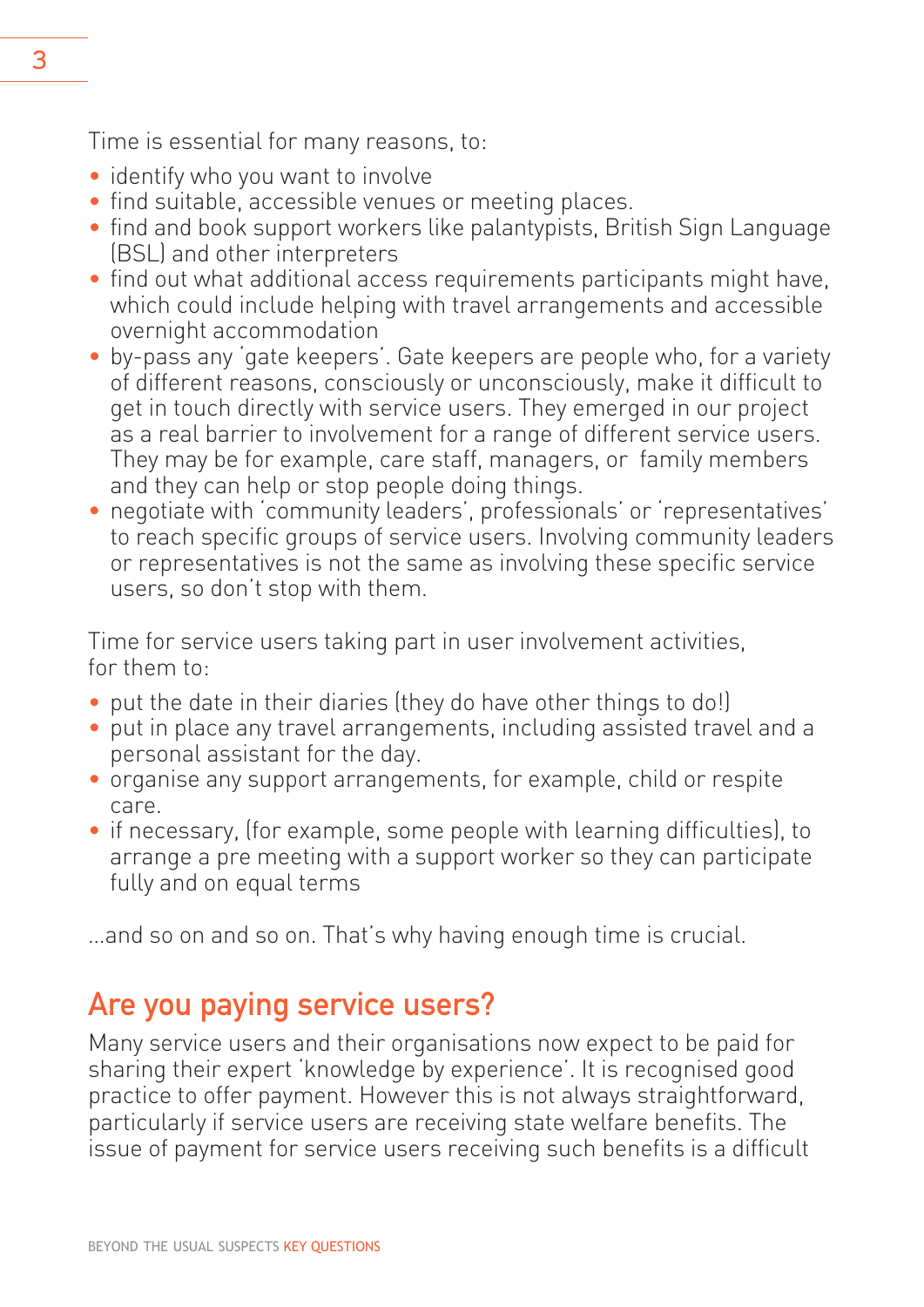and complex one. It varies according to what benefits are involved and guidelines can be interpreted in different ways by different benefit offices. In some cases even if someone does not accept payment, there can still be implications for them in terms of benefits. Considerable expertise has now been developed on this issue, particularly by the Social Care Institute for Excellence and National Institute for Health Research Involve. Valuable first steps are to:

- Check with these organisations
- Check with local user led organisations
- Contact our local benefits agency office for their advice

## Who do you want to involve and why?

If you want to reach a specific group of service users, first ask yourself why? Are you sure you are not making assumptions about them or other groups. Is it really only them who should be involved? Once you are clear why you wish to engage with this group, there are further questions to ask:

- Has anyone carried out similar work and can you learn from that? Service users do not want to be asked the same questions repeatedly because people haven't bothered to check out what they have already said.
- Does your organisation have existing links with this chosen group? If so, wouldn't it be better to build on these links, rather than just asking more questions. If not, think carefully about how you are might be able to develop such links for the future from this exercise.

# How will you keep a record of what people say?

This needs careful consideration and requires resources. Any involvement activity which does not have an accurate record is unlikely to count for much. What is needed is the best possible compromise between accuracy, accessibility and a non-intrusive method of recording. Common methods used include:

- Minute/note taking
- Tape recording
- DVD/video recording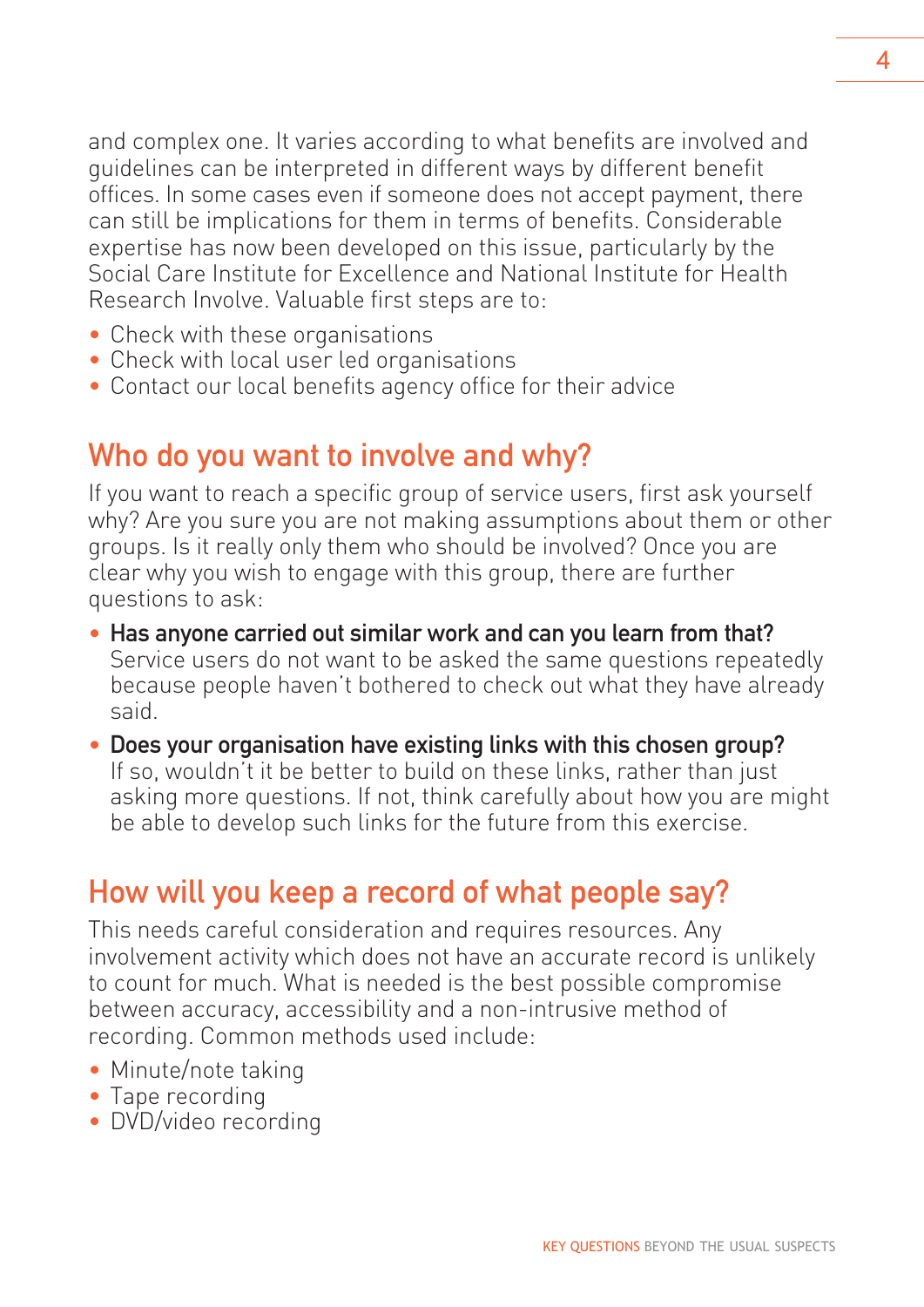Each has strengths and weaknesses. Questions to ask are:

- Do we need a verbatim/full account of the meeting?
- Do we want to be able to access direct comments from participants?
- How will we be ensuring that participants can give their informed consent and how will we deal with a situation where some people may not want to be recorded?
- How can we ensure that all comments are recorded, given that participants may communicate in different ways?

There are other ways in which people's views can be logged, for example:

- Graffiti wall/post-it notes/flip charts encouraging people to say what they think
- Short recorded feedback sessions
- Video box opportunities to say what you think

All of these can be included as part of a report of the involvement activity.

## How will you deal with sensitive issues which may upset people?

Even when user involvement is focused on official and business matters, personal issues often come to the forefront. Service users, especially when this is a new experience for them frequently want to talk about their own personal and private experiences. This can leave them vulnerable and feeling exposed, especially if the exercise involves people concerned with the services they rely on. Issues of abuse may even come to light. This raises some key issues:

- How will you ensure confidentiality and anonymity from such involvement
- How will you keep a record of what people say and will they be safe?
- If problems emerge or people need support, what arrangements are there to ensure it is available?